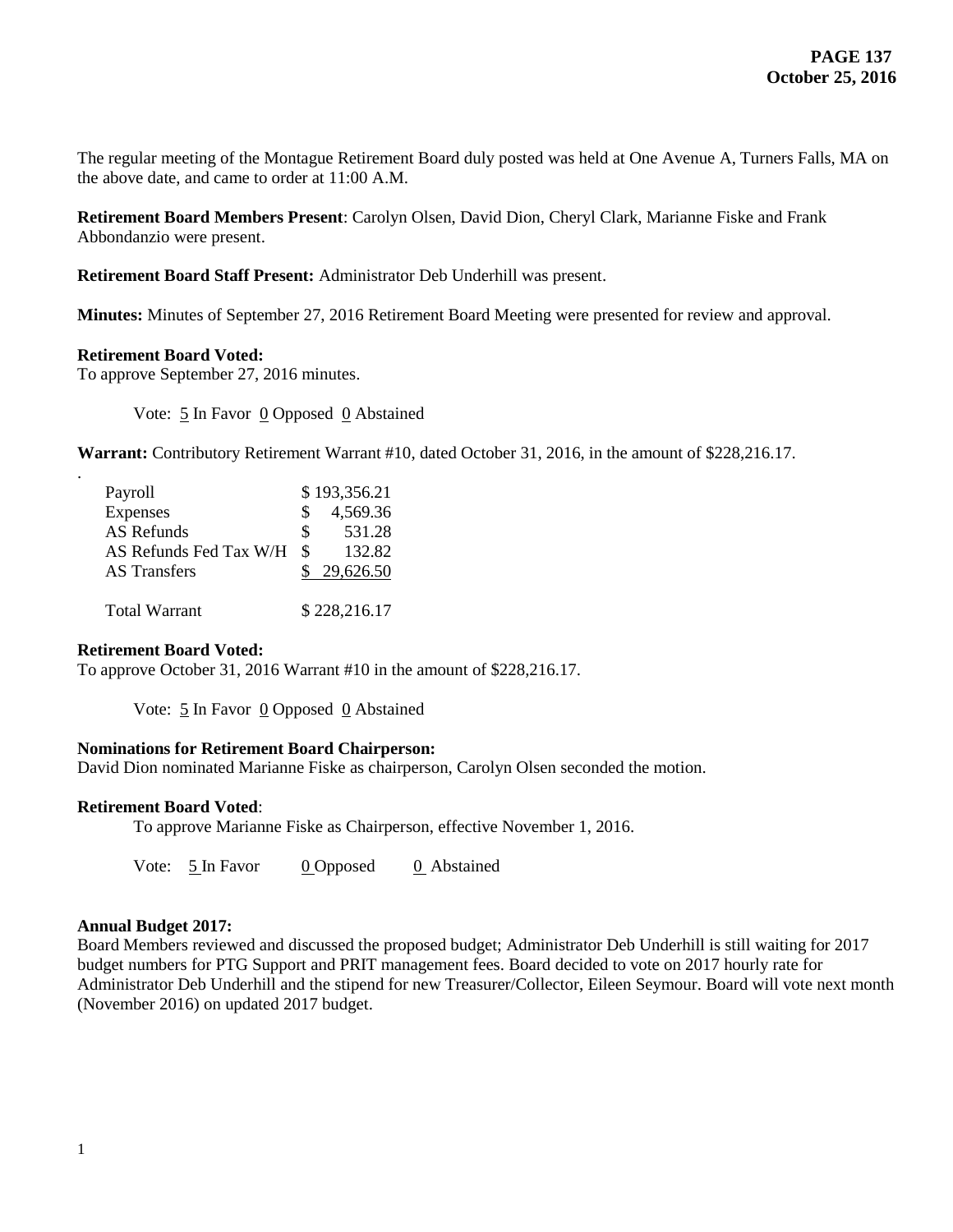# **Retirement Board Voted**:

To approve a 3.0% wage increase to \$23.70 for Retirement Administrator Deb Underhill, effective 1/1/2017.

Vote:  $\frac{5 \text{ In } \text{Favor}}{0 \text{ Opposed}}$  0 Abstained

# **Retirement Board Voted:**

To approve a \$2,000 annual stipend for Treasurer/Collector Eileen Seymour, stating that it is appropriate and historically relevant to reduce the stipend for a new town Treasurer/Collector.

Vote:  $\frac{5 \text{ In } \text{Favor}}{0 \text{ Opposed}}$  0 Abstained

|                                                                                               |  |                                      |                 |                           |                 |                           |                |                          |               | 1/1/2017-12/31/2017 |
|-----------------------------------------------------------------------------------------------|--|--------------------------------------|-----------------|---------------------------|-----------------|---------------------------|----------------|--------------------------|---------------|---------------------|
| <b>Description</b>                                                                            |  | <b>CY16</b>                          |                 |                           | 1/1/16-9/30/16  |                           |                |                          | CY2017        | %                   |
|                                                                                               |  |                                      | <b>BUDGETED</b> |                           | <b>EXPENDED</b> |                           |                |                          | <b>BUDGET</b> | <b>CHANGE</b>       |
|                                                                                               |  |                                      |                 |                           |                 |                           | <b>BALANCE</b> |                          |               |                     |
|                                                                                               |  |                                      |                 |                           |                 |                           |                |                          |               |                     |
| <b>Salaries</b>                                                                               |  |                                      |                 |                           |                 |                           |                |                          |               |                     |
| <b>Town Accountant</b>                                                                        |  | \$                                   | 4,020           | \$                        | 3,015           | \$                        | 1,005          | \$                       | 4,020         | 0.00%               |
| Treasurer                                                                                     |  | \$                                   | 3,000           | \$                        | 2,250           | \$                        | 750            | \$                       | 2,000         | $-33.33%$           |
| * Administrator/25 hrs (3.0% pay incr)                                                        |  | \$                                   | 37,050          | $\overline{\mathfrak{s}}$ | 27,320          | \$                        | 9,730          | \$                       | 30,797        | $-16.88%$           |
| Extra hours to attend Seminar/Conf.                                                           |  | \$                                   | 570             |                           |                 | $\overline{\mathbf{e}}$   | 551            | \$                       | 550           | $-3.51%$            |
| <b>Board Stipend</b>                                                                          |  | \$                                   | 16,080          | \$                        | 12,060          | $\overline{\mathcal{E}}$  | 4,020          | \$                       | 16,080        | 0.00%               |
| <b>Total Salaries</b>                                                                         |  | \$                                   | 60,720          | \$                        | 44,645          | \$                        | 16,056         | \$                       | 53,447        | $-11.98%$           |
| <b>Expenses</b>                                                                               |  |                                      |                 |                           |                 |                           |                |                          |               |                     |
| Fiduciary Ins.                                                                                |  | \$                                   | 2,200           | \$                        | 2,158           | \$                        | 42             | \$                       | 2,300         | 4.55%               |
| <b>Copier Service Contract</b>                                                                |  | \$                                   | 400             | \$                        |                 | $\overline{\mathbf{S}}$   | 400            | \$                       | 400           | 0.00%               |
| Administrative Expenses **                                                                    |  | \$                                   | 5,000           | $\overline{\mathcal{S}}$  | 2,880           | $\overline{\mathfrak{s}}$ | 2,120          | \$                       | 5,000         | 0.00%               |
| <b>PTG Support</b>                                                                            |  | \$                                   | 14,500          | \$                        | 14,500          | \$                        |                | \$                       | 15,400        | 6.21%               |
| <b>Association Dues</b>                                                                       |  | \$                                   | 400             | \$                        | 400             | \$                        |                | \$                       | 400           | 0.00%               |
| Election                                                                                      |  | $\overline{\mathcal{S}}$             | 500             | \$                        | 110             | $\overline{\$}$           | 390            | \$                       | 500           | 0.00%               |
| Employee Fringe Costs***                                                                      |  | \$                                   | 16,000          | \$                        | 4,247           | \$                        | 11,753         | \$                       | 7,200         | -55.00%             |
| Furniture & Equip.                                                                            |  | \$                                   |                 | \$                        |                 | \$                        |                | $\overline{\mathbf{S}}$  |               | 0.00%               |
| Legal Exp.                                                                                    |  | $\overline{\boldsymbol{\mathsf{S}}}$ | 7,000           |                           |                 | \$                        | 7,000          | $\overline{\mathcal{S}}$ | 7,000         | 0.00%               |
| <b>Travel &amp; Education/Training</b>                                                        |  | $\overline{\mathcal{S}}$             | 8,500           | \$                        | 3,677           | $\overline{\mathbf{S}}$   | 4,823          | \$                       | 8,500         | 0.00%               |
| Town Audit - GASB                                                                             |  | \$                                   | 4,500           |                           |                 | $\overline{\mathcal{S}}$  | 4,500          | \$                       | 4,500         | 0.00%               |
| Management Fees (PRIT)                                                                        |  | \$                                   | 205,000         |                           | \$100,857       |                           | \$104,143      |                          | \$201,000     | $-1.95%$            |
| <b>Total Expenses</b>                                                                         |  | \$                                   | 264,000         |                           | \$128,829       |                           | \$135,171      |                          | \$252,200     | $-4.47%$            |
| <b>Total Salaries &amp; Expenses</b>                                                          |  | \$                                   | 324,720         |                           | \$173,474       |                           | \$151,227      |                          | \$305,647     | $-5.87%$            |
| *Administrator annual raise = 3.0%- \$.70/hr= \$23.70 per hour                                |  |                                      |                 |                           |                 |                           |                |                          |               |                     |
| **Admin. Expenses - postage, telephone, office supplies, binding records, forms & stationary, |  |                                      |                 |                           |                 |                           |                |                          |               |                     |
| publications, advertising                                                                     |  |                                      |                 |                           |                 |                           |                |                          |               |                     |
| *Empl. Fringe Costs = \$6500 BC/BS PPO Individual, \$250 WC, \$450 MC                         |  |                                      |                 |                           |                 |                           |                |                          |               |                     |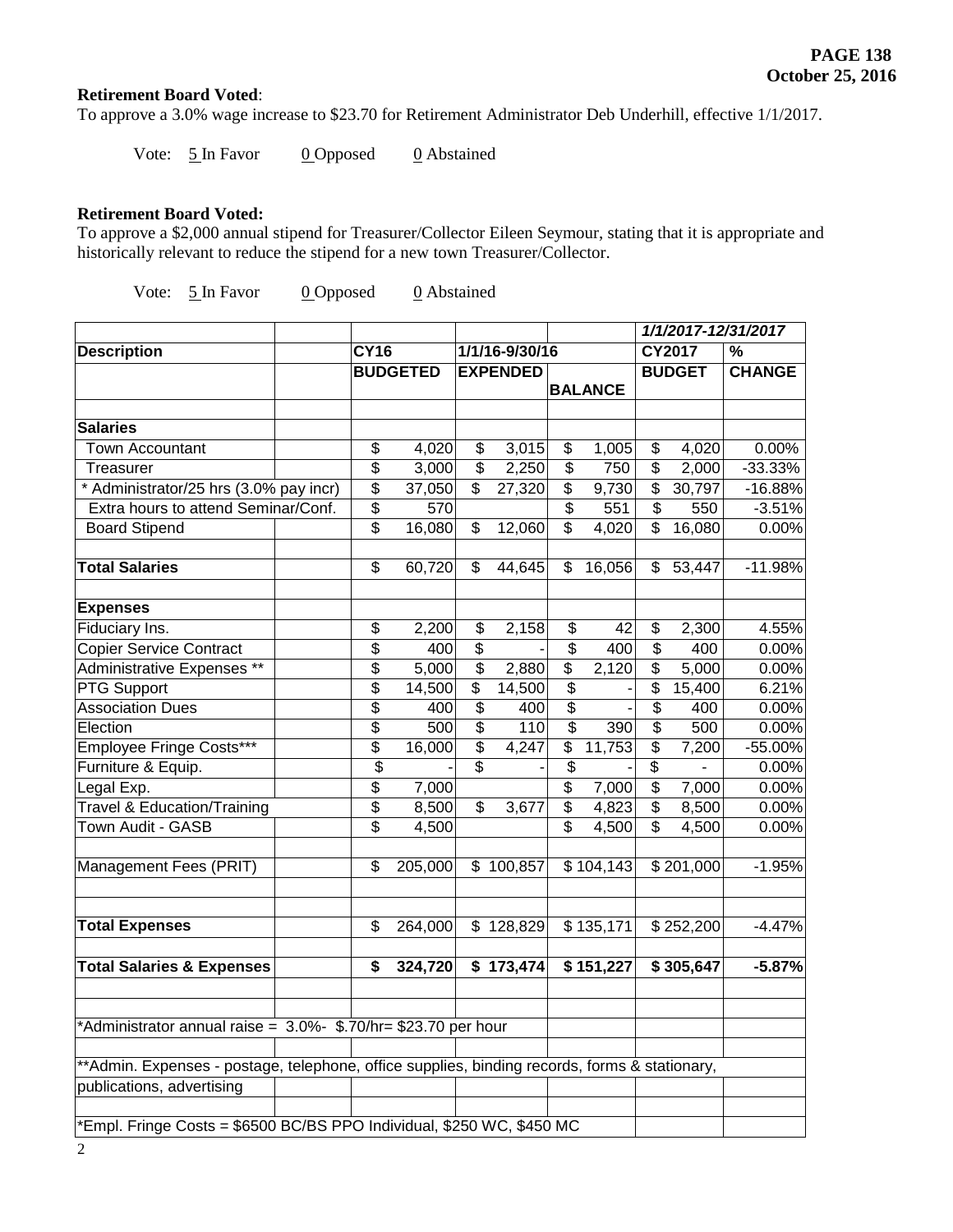**New Members:** Eileen Seymour, TWN, Treasurer/Collector, 10/12/16 Robert McDonald, WPCF, Superintendent, 10/24/16 Amber Richardson, GMR, Para, 9/12/16 Sabrina Blanchard, GMR, Adm. Asst., 10/7/16

# **Retirement Board Voted:**

To approve the 4 new members listed above.

Vote:  $\frac{5}{5}$  In Favor  $\frac{0}{0}$  Opposed  $\frac{0}{0}$  Abstained

**Withdrawal of Annuity Savings:** Lisa Matarazzo, GMR, terminated 9/1/2005.

## **Retirement Board Voted:**

To approve withdrawal of Annuity Savings for Lisa Matarazzo.

Vote:  $5 \text{ In}$  Favor  $0$  Opposed  $0$  Abstained

**AS Transfer:** Cynthia Hunter, TWN. Dispatcher, 12/27/2010 – 8/9/2016, transfer A.S. with 5 years, 7 months, 12 days creditable service.

#### **Retirement Board Voted:**

To approve 5 years, 7 months, 27 days creditable service for Cynthia Hunter, TWN, 12/27/2010 – 8/9/2016, to Greenfield Retirement Board.

Vote: 5 In Favor 0 Opposed 0 Abstained

**AS Transfer**: Debra-Lynn Shedd, TWN, Dispatcher, 9/30/2014 – 8/26/2016, transfer A.S. with 1 year, 10 months, 27 days creditable service to Franklin Regional Retirement Board.

## **Retirement Board Voted:**

To approve 1 year, 10 months, 27 days creditable service for Debra-Lynn Shedd, TWN, 9/30/2014 – 8/26/2016. Vote: 5 In Favor 0 Opposed 0 Abstained

# **Superannuation Application received from:** Dennis Dobias, DPW, effective 12/14/2016.

#### **Retirement Board Voted:**

To approve Superannuation Retirement Application for Dennis Dobias, DPW, effective 12/14/2016.

# **List of Documents and Exhibits**

- 1. Minutes of September 27, 2016 meeting.
- 2. Warrant #10
- 3. Financial Reports for September 2016
- 4. CY Budget 2017A, 2017B & 2017C

# Next meeting: **Tuesday**, **November 22, 2016 @ 1 PM.**

Adjourned 11:34 AM